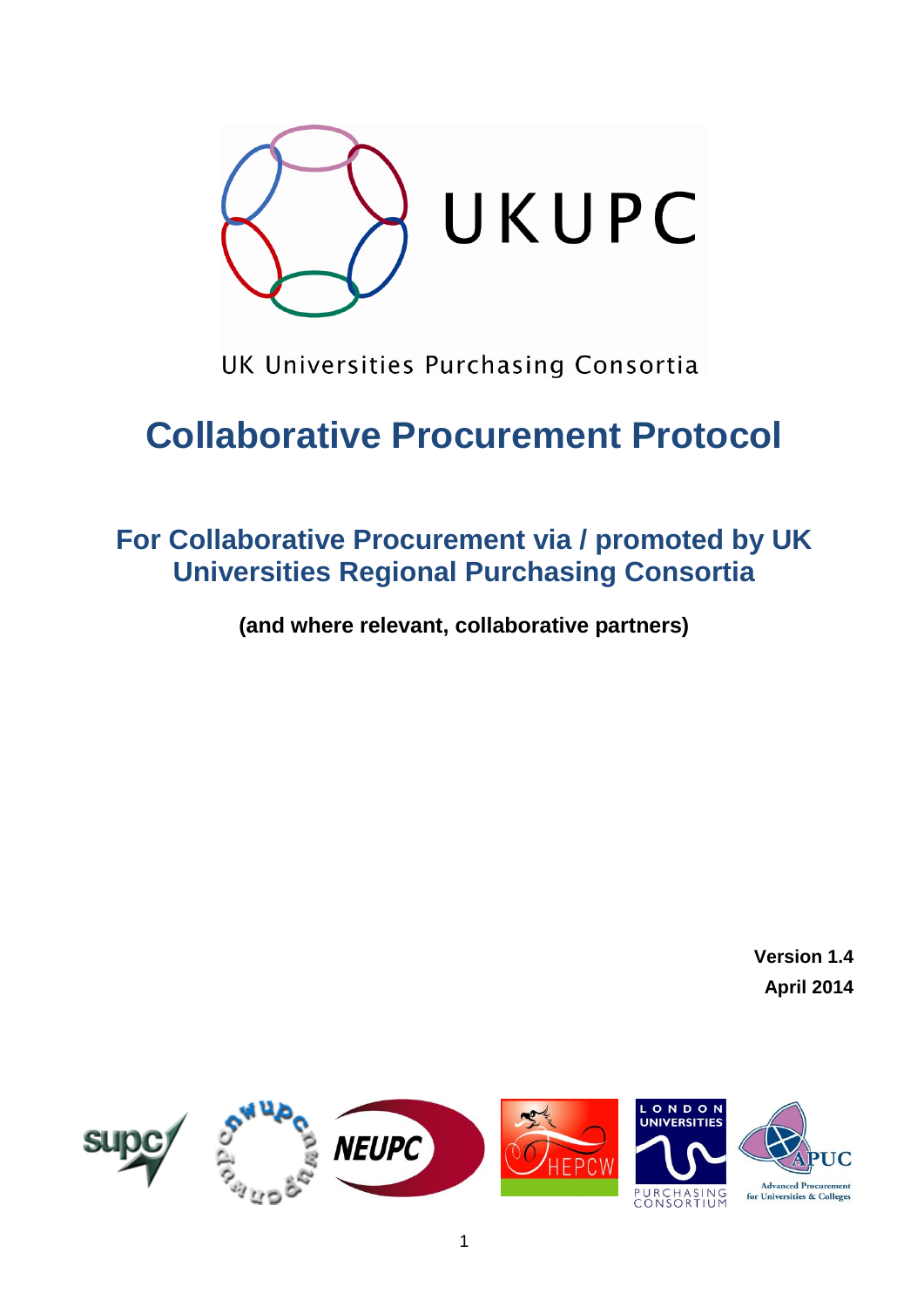## **Contents**

| Introduction                                                                                                            | 3                     |
|-------------------------------------------------------------------------------------------------------------------------|-----------------------|
| <b>General Communications</b>                                                                                           | 3                     |
| Communications during Tendering / Contracting                                                                           | 4                     |
| <b>Strategy Endorsement</b>                                                                                             | 4                     |
| <b>Shared Technology Use</b>                                                                                            | 5                     |
| <b>Post Contract Award - Contract Awareness</b>                                                                         | 5                     |
| Benefits - Cash and Non Cash                                                                                            | 5                     |
| Provision of Management Information (MI)                                                                                | 6                     |
| <b>Contract &amp; Supplier Performance Management</b>                                                                   | 6                     |
| Confidentiality                                                                                                         | 6                     |
| Partnership / Agency                                                                                                    | 7                     |
| Commercial Type Arrangements / Issues                                                                                   | 7                     |
| Termination of Protocol / Commercial Arrangements                                                                       | 8                     |
| Governance & Priority Management                                                                                        | 8                     |
| Annex 1- NWP Terms of Reference                                                                                         | 9                     |
| Annex 2 - UK HE UPC Group Regional Consortia Members & Collaborative<br><b>Partners</b>                                 | 11                    |
| Annex 3A & B - Technical Solution Management Annexes (Supplier<br>eEnablement and Content Strategy & Hunter Management) | 12                    |
| Annex 4 – Communications Information Sheet (template)                                                                   | 14                    |
| Annex 5 – UKUPC Procurement Benefits Reporting Guidance                                                                 | Separate<br>numbering |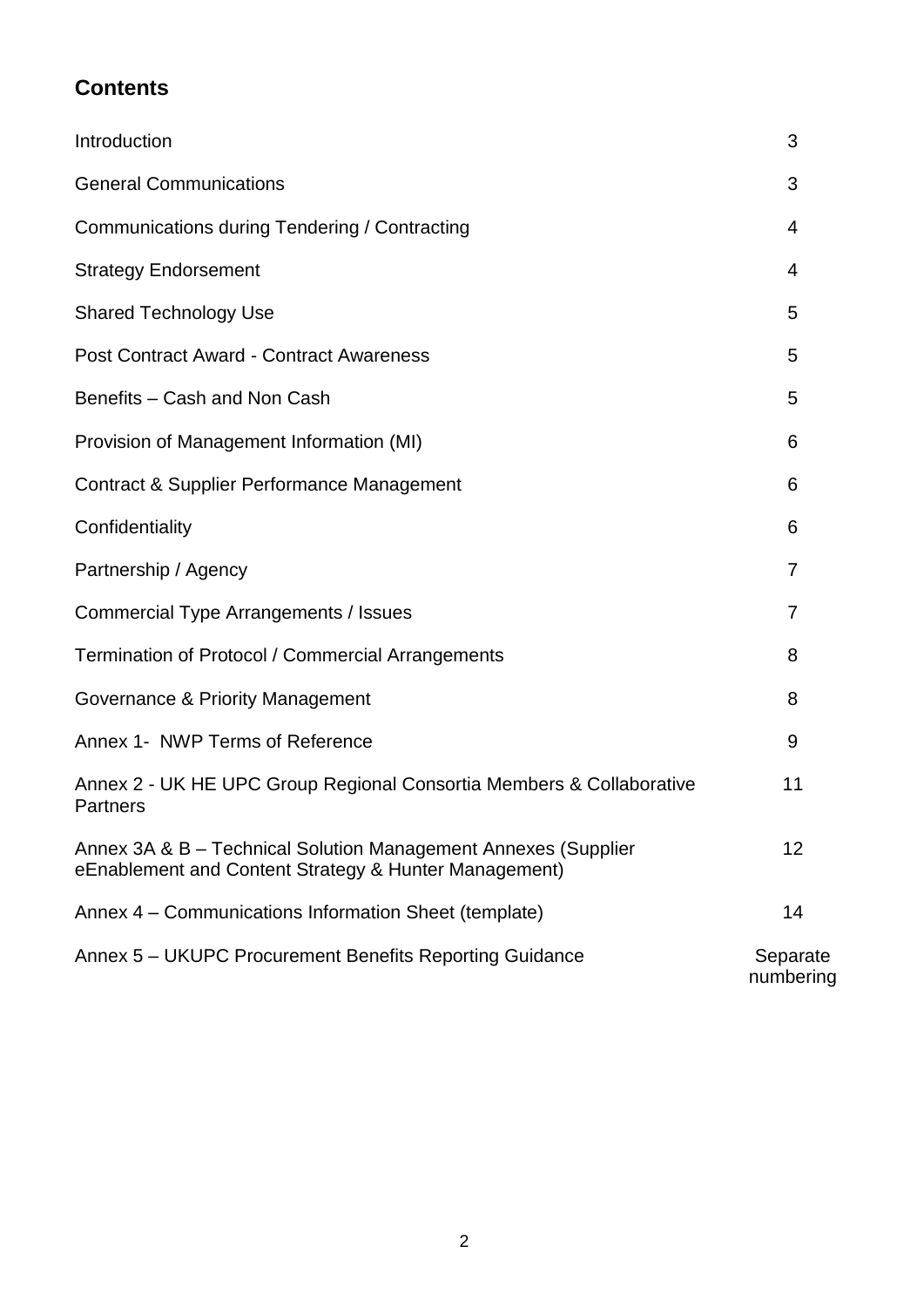## **Introduction**

- 1. This document sets out the ways of working and communications approach for collaborative procurement activities during the strategic planning, tendering process and contract management phase. This primarily takes place through Universities regional Purchasing Consortia (UPC).
- 2. Due to the increasing legislation governing public procurement and the complexities that are brought when undertaking collaborative procurement, it has been approved by (what was) both the English National Purchasing group (ENP) for England and the Procurement Strategy Group (PSG) for Scotland (and is being proposed for Wales), that all collaborative procurement should be managed under the auspices of a UPC, a Centre of Procurement Expertise, or a specialist category consortium where they employ suitable professional staff and follow best practices and compliant processes. Such organisations will have, either in their own right or through their organisation structure, the processes in place to reduce risk of credible challenges and the relevant arrangements in place to effectively manage a challenge, whether credible or not.
- 3. Within this group, the term National Working Party (NWP) is used to describe the collective group that shall form to provide strategic direction to category management of that category, to contribute to all stages of the resulting tendering, contracting and ongoing contract management – currently these are known under several different labels such as National Working Party, Tender Group, National Category Forums, User Intelligence Group, Commodity Group etc. These groups will undertake their roles to varying levels of involvement depending on the arrangements in place with the lead consortia that is co-ordinating for the relevant category. This document does not propose that these groups change their name, it uses the NWP description simply to provide a simple label that encompasses the work that these groups do.
- 4. Included in Annex 1 is the terms of reference for NWPs, this has been agreed ENP (now PEL) and / or regional Procurement Strategy Groups / Councils as appropriate.
- 5. This agreement covers the ways of working between the regional purchasing consortia members of UKUPC (see Annex 2) and where collaborative partners are also involved, their ways of working in relation to the relevant aspects of the interaction and delivery.

## **General Communications**

- 6. UPCs, acting on behalf of their client institutions, are responsible for the coordination and management of sector communications from a variety of groups and institutions involved in collaborative procurement activities. UPCs are required to ensure alignment and adherence to the communications approach agreed between them and their client communities. Contract arrangement documents (e.g. tenders, contracts, agency agreements, service level agreements etc, as / if applicable) in relation to all collaborative procurement undertaken should be drafted to enable this client defined communications approach.
- 7. All communications (unless otherwise agreed) must be channelled through the relevant UPCs who will determine the most appropriate method of distribution within / across their members/sectors. It is important communications are structured in such a way that reflects the appropriate tone and style (in alignment with the culture of the sector) and provides information in the format as deemed appropriate by the different client communities, therefore, draft communications should be submitted to other UPCs allowing 3 working days to make any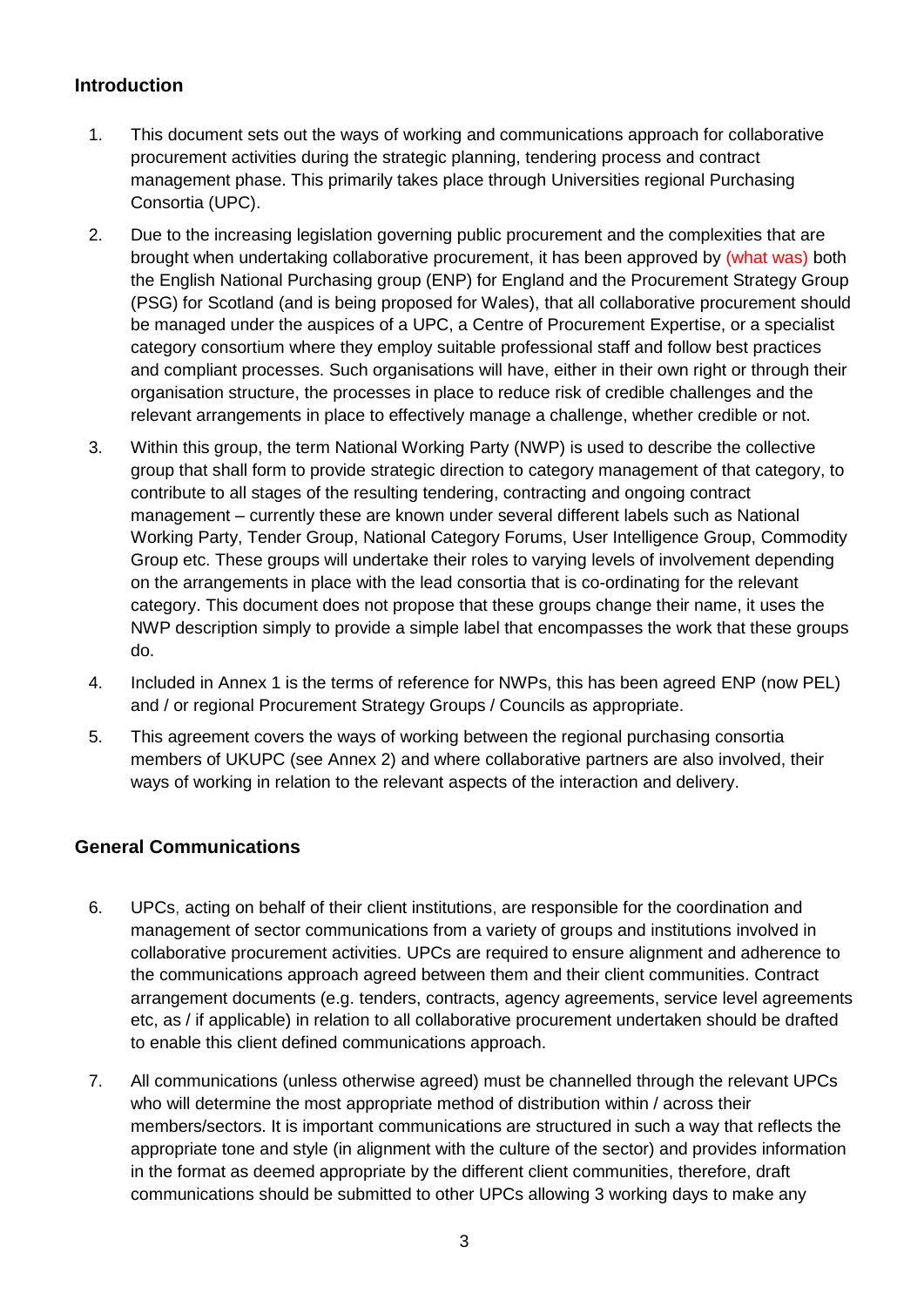changes to facilitate communications success where appropriate. Where responses are required from client institutions, UPCs will advise each other on appropriate timescales.

8. Regular communications are issued by the UPCs as follows:

| SUPC:  | An e-newsletter is published between one and four times a month<br>depending on content.                                    |
|--------|-----------------------------------------------------------------------------------------------------------------------------|
| APUC:  | APUC ezine is published on Thursday each week. Where ezine is being<br>used, APUC will require 3 days notice for inclusion. |
| NWUPC: | A monthly e-newsletter is published at the end of each month plus two<br>hard copy newsletters a year                       |
| NEUPC: | Bi Weekly Digest – Where Digest is being used NEUPC require 3 days<br>notice                                                |
| HEPCW: | HEPCW e-newsletter is published 3 times a year                                                                              |
| LUPC:  | An eBulletin is published on or around the 15 <sup>th</sup> of each month and a<br>newsletter is published each quarter.    |

9. Direct communications and marketing to key stakeholders (regional Finance, Estates & IT Directors should be utilised to maximise awareness and buy-in to agreements and each UPC should strive to establish and / or develop these networks as this will make the role of the institutional Head of Procurement easier in implementing collaborative agreements.

## **Communications during Tendering / Contracting**

- 10. It is recognised there are restrictions on the numbers of sector representatives attending NWPs with a UK wide remit, primarily to ensure there is adequate representation across the HE sector. However, it is important institutions out with the core NWP have the opportunity to contribute to national contracting strategies.
- 11. Given the restricted numbers of institutions which can be accommodated at NWPs, and to ensure the procurement is inclusive and collaborative, UPCs will provide client institutions with information at specific stages in the procurement process on behalf of NWPs, providing institutions with information on the process as it develops.
- 12. UPCs will manage the communication of information to their client institutions ideally using the attached form Communications Information Sheet (CIS) which can be used to plan and manage communications.
- 13. Tenders, and resulting contracts will be operated in line with a Category Strategy (based on a standard format) that will be published by the relevant UPC on behalf of the NWP.

## **Strategy Endorsement**

14. For ease of reading the strategy may be summarised by the UPC Commodity Manager before being issued to the client community for endorsement and or comment. Where required, institutions will be able to access the comprehensive version of the strategy. The timescale for consortia endorsement is a minimum of 10 working days and a maximum normally (unless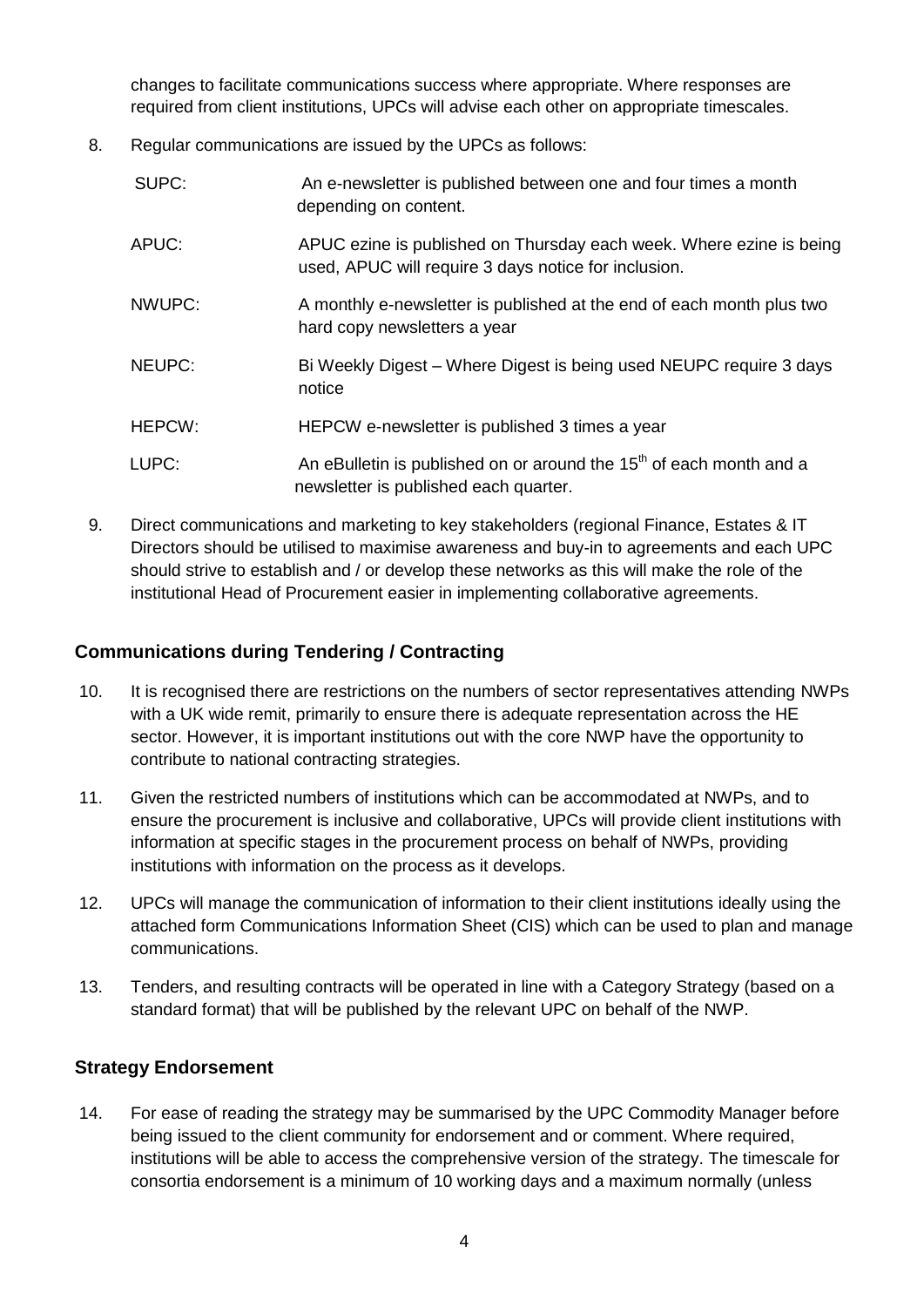exceptional factors are involved) of 20 working days (to allow time for reasonable exploration and dialogue).

15. If concerns are raised with regards to the proposed strategy, the relevant UPCs or if applicable all UPCs will liaise with the NWP to ensure issues are addressed. If necessary, issues should be escalated to the Heads of Consortia group for resolution.

## **Shared Technology Use**

#### **Supplier eEnablement and Content Strategy**

16. As technology develops, the processes around eEnablement will develop, this protocol content is therefore contained in Annex 3A and will be updated from time to time as required.

#### **Hunter**

17. The Agreed process for operationally managing Hunter is contained in Annex 3B.

#### **Post Contract Award - Contract Awareness**

- 18. Where required UPCs will support sign up and or migration to contracts (where relevant) through the various relationship management models in place between UPCs and their clients.
- 19. UPCs follow their client agreed processes for promoting contracts (following successful contract award) providing sufficient information which ensures the user has adequate information on how to access agreements. Whilst contracts are promoted using this various media, supplementary information such as T&Cs, Buyers Guides (BG) will be required to be available to client institutions on GeM. Lead UPCs are responsible for correctly loading and maintaining this information ongoing.
- 20. For pre-commitment contracts, the processes agreed at the pre-commitment stage will be put in place.
- 21. BGs will be produced by the lead UPC or NWP depending on arrangements in place. A standard template for this is under development by SUPC and when this is available and agreed, this should be used by all UKUPC members.

## **Benefits – Cash and Non Cash**

- 22. Cash Savings shall be reported based on both (not either) new price versus previous price paid (BT1) and versus market price (BT2). The NWP shall establish at the outset what the generic previous price paid is based on average existing pricing (although in exceptional circumstances, there may have to be varying previous price paid levels due to differing preexisting contracts) and the resulting deal will be measured against that. Savings versus market should also be defined.
- 23. The NWP shall also quantify any relevant cost avoidance / additional benefits savings that can be obtained from a new contract. The benefits from the procurement will be included in the contract award report which will be signed off by the appropriate manager within the lead consortium.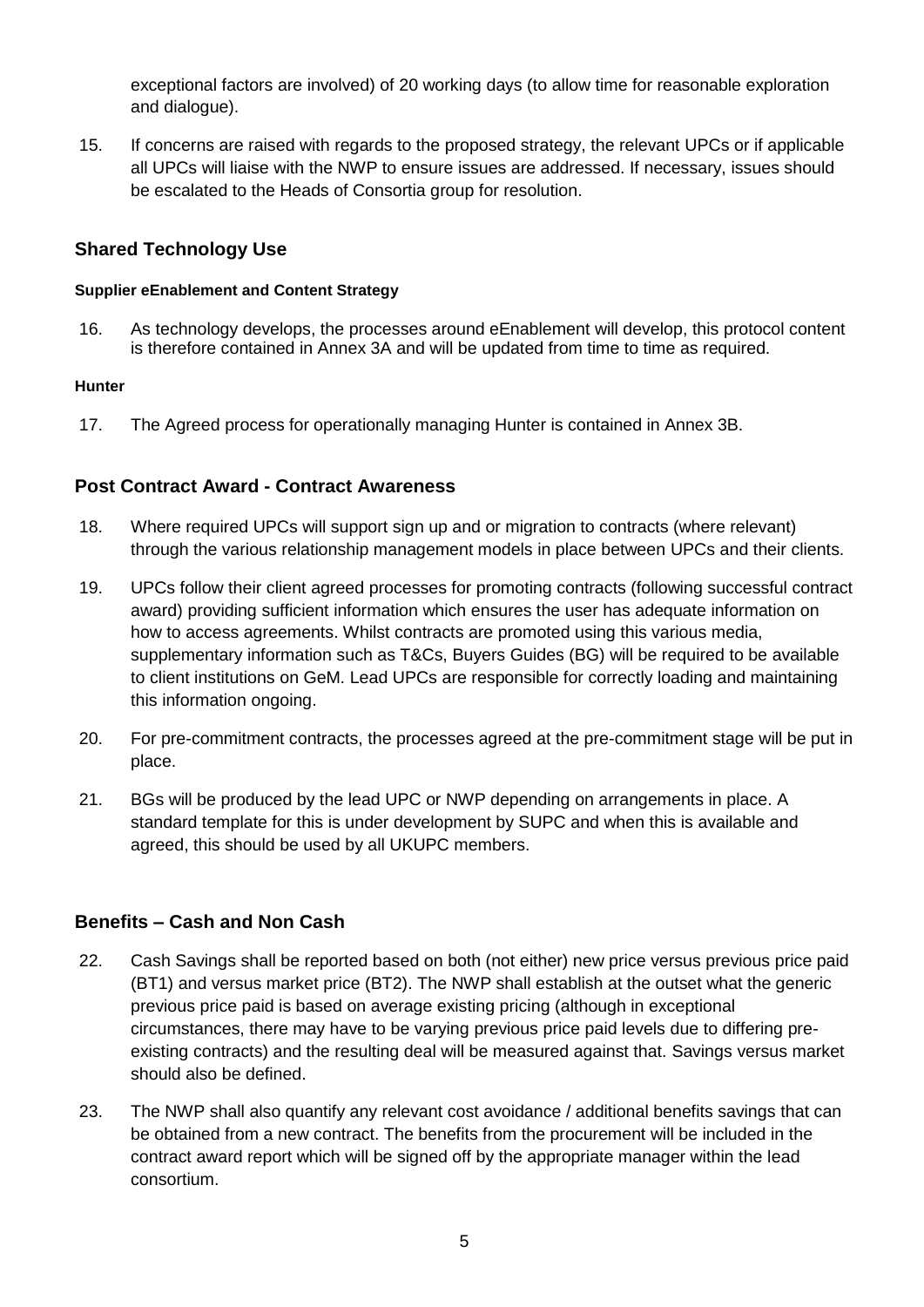24. The methodology used for reporting savings should be that contained in the Procurement Benefits Reporting Guidance contained in Annex 5.

## **Provision of Management Information (MI)**

- 25. Client institutions will normally require benefits from collaborative procurement to be validated based on *actual realised benefits.* Therefore, the timely provision of management information is critical.
- 26. MI should be received by all suppliers via the Hunter MI portal. For any queries relating to this activity, the contacts at each consortia are the following:

| <b>SUPC</b>  | Geraldine Williams (Geraldine.williams@reading.ac.uk or supc@reading.ac.uk) |
|--------------|-----------------------------------------------------------------------------|
| <b>APUC</b>  | Stephen Richardson (srichardson@apuc-scot.ac.uk)                            |
| <b>NWUPC</b> | Margaret Bryant (Margaret.bryant@manchester.ac.uk)                          |
| <b>NEUPC</b> | Lisa Pickup <i>I.pickup@leeds.ac.uk</i>                                     |
| <b>LUPC</b>  | Vanessa Gray (v.gray@lupc.lon.ac.uk)                                        |
| <b>HEPCW</b> | Megan Hopkins (m.hopkins@wales.ac.uk)                                       |

## **Contract & Supplier Performance Management**

- 27. UPCs will engage with their client institutions and provide feedback to lead UPCs for each contract. The UPCs will use a variety of system and relationship management approaches to do this. It is considered this will enhance and provide a valuable indicator of performance and highlight issues early on so that they can be addressed effectively.
- 28. Reasons for non contract usage should be provided by UPCs for each contract for their client community, to the lead UPC or NWP depending on arrangements, in order that valid reasons can be understood and taken into consideration in any contract amendments or in eventual retendering.
- 29. UPCs raising issues should receive appropriate feedback/resolution of any performance issues raised via this process from the lead UPC / NWP so that they may feedback as relevant to their clients.
- 30. Lead UPCs / NWPs (depending on arrangements) will effectively contract manage their agreements, monitoring supplier performance, management information and take particular care in monitoring any aspect that relates to penalties, price changes and opportunities to make changes to avoid risk and / or enhance value / performance of the contract.

## **Confidentiality**

31. Subject to the provisos below at all times each UPCs shall keep secret and confidential all business and trade secrets, methods of doing business and other information and material disclosed by or obtained from any other UPC. Each UPC shall not disclose any such material or information to any third party other than its responsible employees who require such disclosure where bona fide necessary for the proper performance of their duties hereunder and who will individually comply with all obligations of confidentiality imposed upon the Members by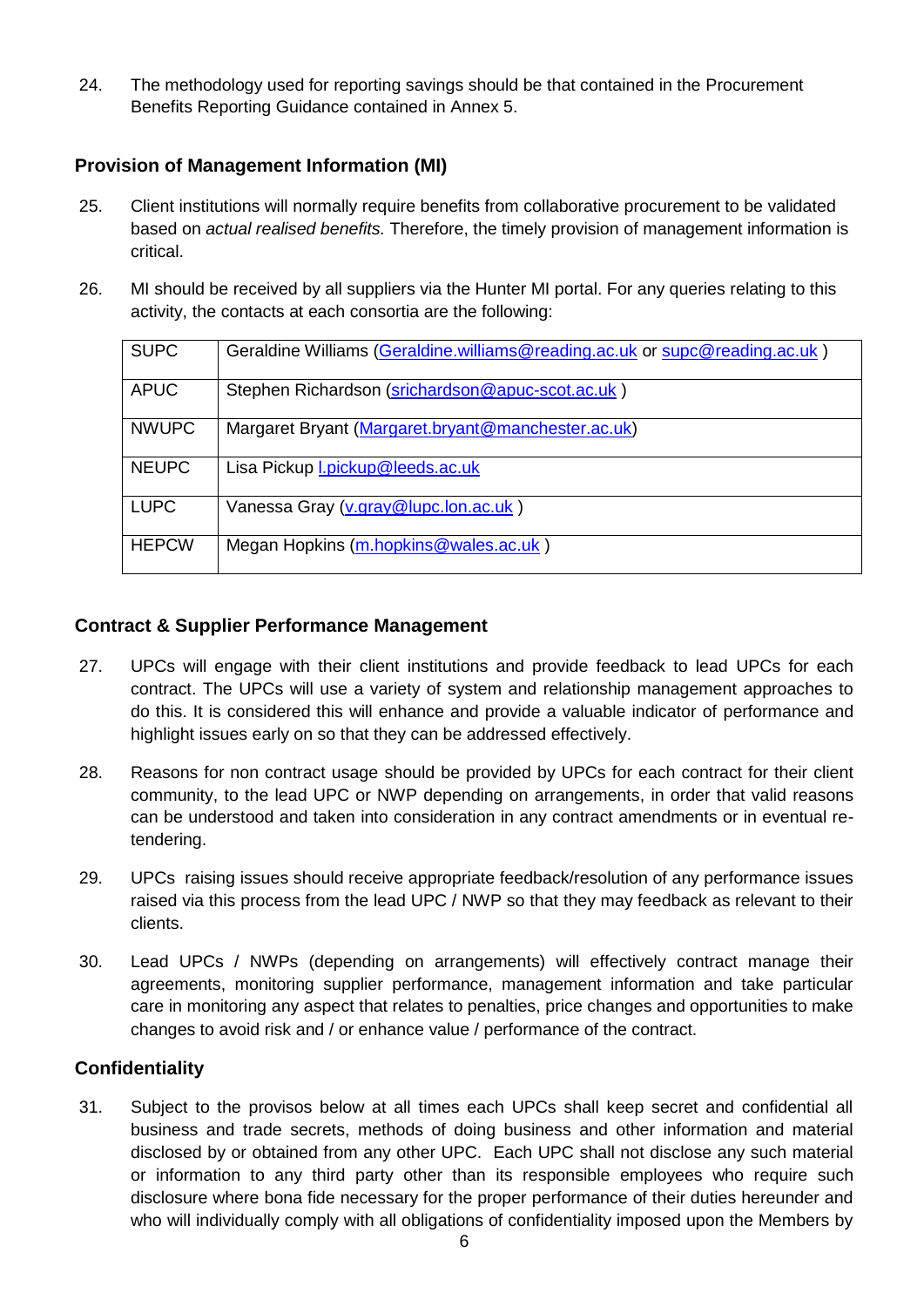the provisions of this clause. Each UPC undertakes to take all reasonable steps to minimise the risk of disclosure of such confidential information by employees and others. These obligations will remain on UPCs even should they terminate their membership of UKUPC or agreement of this protocol.

- 32. The obligations of confidentiality set out above shall not apply to any information or material which the recipient party can prove:
	- (a) was already known to it prior to its receipt thereof from the disclosing Member;
	- (b) was subsequently disclosed to it lawfully by a third party who did not obtain the same (whether directly or indirectly) from the disclosing Member; or
	- (c) was in the public domain at the time of receipt by the recipient or has subsequently entered into the public domain other than by reason of a breach of the provisions of this clause or breach of any obligation of confidence owed by the recipient to the disclosing Member.

## **Partnership / Agency**

33. Each UPC agrees that it is not the partner or agent (within the legal definition of these words in business) of the other UPCs and undertakes that it will not purport to, pledge the credit of or otherwise bind the other UPCs. This Agreement is not intended to constitute or evidence the existence of a partnership between the Members.

## **Commercial Type Arrangements / Issues**

- 34. Where UPCs cooperate to develop joint systems or undertake any other activities/projects on behalf of other UPCs then the UPC leading / undertaking the work will be responsible for generic management of the project / solution. The lead UPC undertakes not to incur any costs and/or liabilities attributable to other Members without their express written (email will suffice) agreement as to the amount of any such costs.
- 35. Notwithstanding anything in this agreement UPCs will not be bound be any decisions of which they were not part of, either jointly or individually that have any adverse effects upon their commercial interests.
- 36. Where commercial agreements / arrangements are in place between two or more UPCs, no changes to these will be made by the lead UPC without the agreement of those other UPCs participating in said agreements / arrangements.
- 37. Should no agreement be possible between all UPCs, this shall not inhibit groups of UPCs entering into joint undertakings under the terms of this Agreement. Such joint undertakings will not require the agreement of any UPCs not participating.
- 38. Where projects / solutions or additions to projects / solutions are jointly funded by UPCs, those providing funding shall have proportionate ownership of the projects / solutions or proportionate ownership of the additional aspects funded based on the share of funding provided.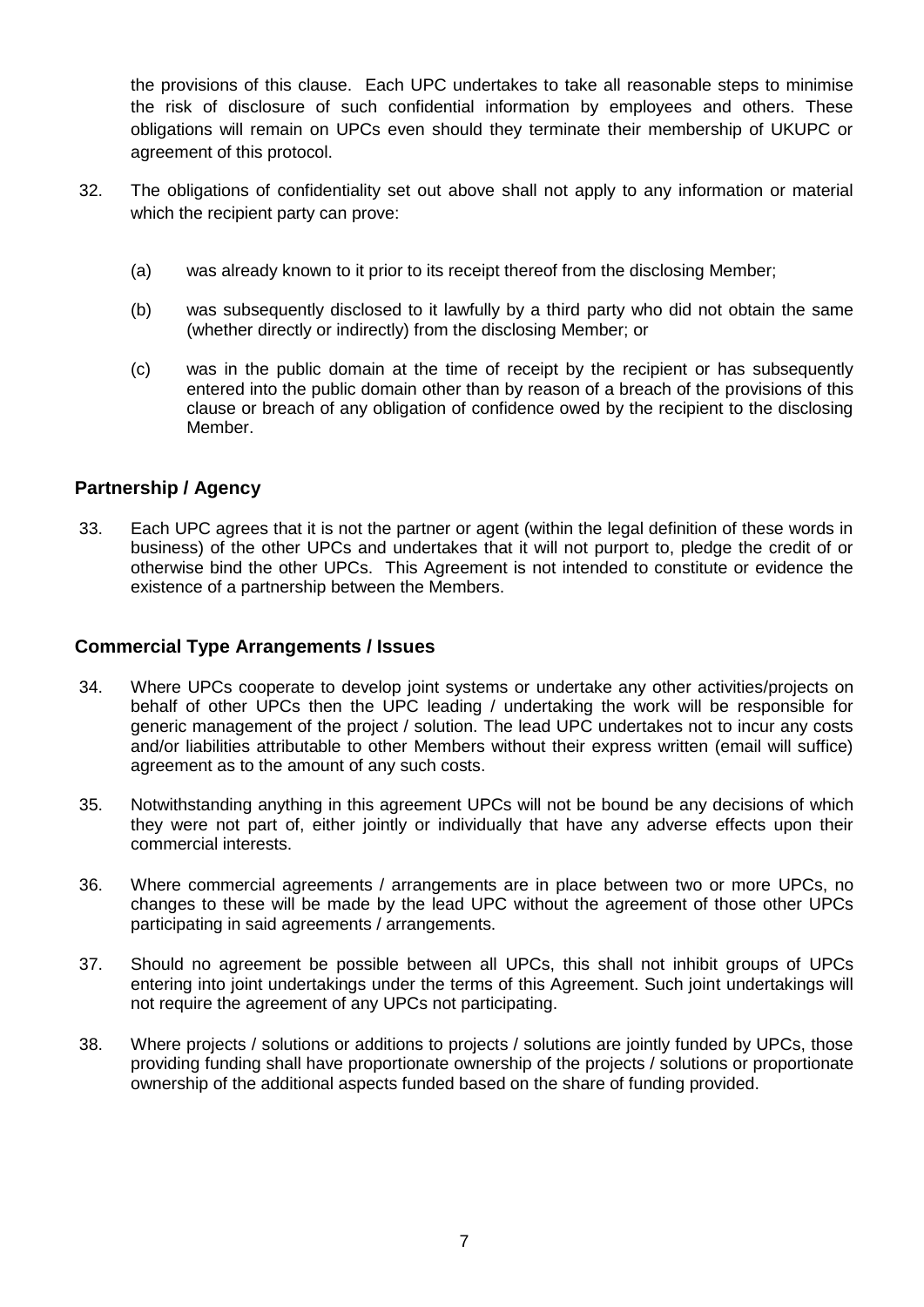## **Termination of this Protocol Agreement or of Specific Commercial Arrangements**

- 39. As noted earlier, this agreement forms the basis of the ways of working and delivering collaboration between the regional consortia members (and collaborative partners) of UKUPC. If changes to this agreement are felt to be required by one or several UPCs, then such changes should be discussed in the spirit of collaboration and if at all possible agreed by consensus. Where consensus cannot be reached, the actual position agreed and acceptable to the relevant UPCs should be recorded within this document. If any party feels that they can no longer collaborate as part of UKUPC, they should give notice to the others of no less than 6 months. Each party will however honour any arrangements in place for service access by members of other UPC's members until the relevant arrangements expire (e.g. until pre-existing framework agreements expire).
- 40. Some commercial commitments may carry different notice durations, in such cases where they were specifically agreed, these would apply, not the notice period mentioned above so any liabilities outstanding from commercial arrangements will remain during and after the notice of termination either of the relevant agreement or until they are discharged and/or the other UPCs release the relevant UPC from such obligations.

#### **Governance & Priority Management**

- 41. UPC will manage their own governance arrangements and work with their own client communities to agree primary contracting priorities.
- 42. UPCs will gather regularly in both Heads of Consortia and Joint Contracting Groups (JCG) events to discuss contracting priorities and opportunities to work collaboratively (this aspect will primarily fall to the JCG). The default position is to work collaboratively on a UK basis and only where there are valid reasons (regional supply markets, differing needs etc) for not doing so, shall regional agreements be put in place.
- 43. The UPCs shall share as fairly as possible the collaborative contracting workload.
- 44. Where a UPC has adopted an agreement let by another UPC no access fees shall be charged for a client institution of one of the UPCs to access an agreement led by another of the UPCs that is part of the UK HE UPC Group.
- 45. Institutions who are not a member of one of the UK UPCs party to this document, will normally be charged an access fee of up to £10,000 plus VAT if applicable per agreement accessed per year.
- 46. Any marketing premiums gathered through collaborative contracts will be returned to the UPC whose member generated the rebate through a purchase, unless separate agreements exist between the relevant UPC. Each UPC will manage such rebates if applicable in line with policies set within their own organisations.
- 47. The UPCs will work collaboratively wherever possible in relation to all aspects of their operation, not just in relation to contracting but also in relation to sharing of technology and guidance materials etc which even if developed by one UPC shall be reasonably make available for use by the others without charge.
- 48. Work done collaboratively as covered by this agreement will be done on a best endeavours basis so the UPCs do not intend that any liabilities will be incurred between them under this agreement unless specific agreement is reached for a specific area or project to be treated as such.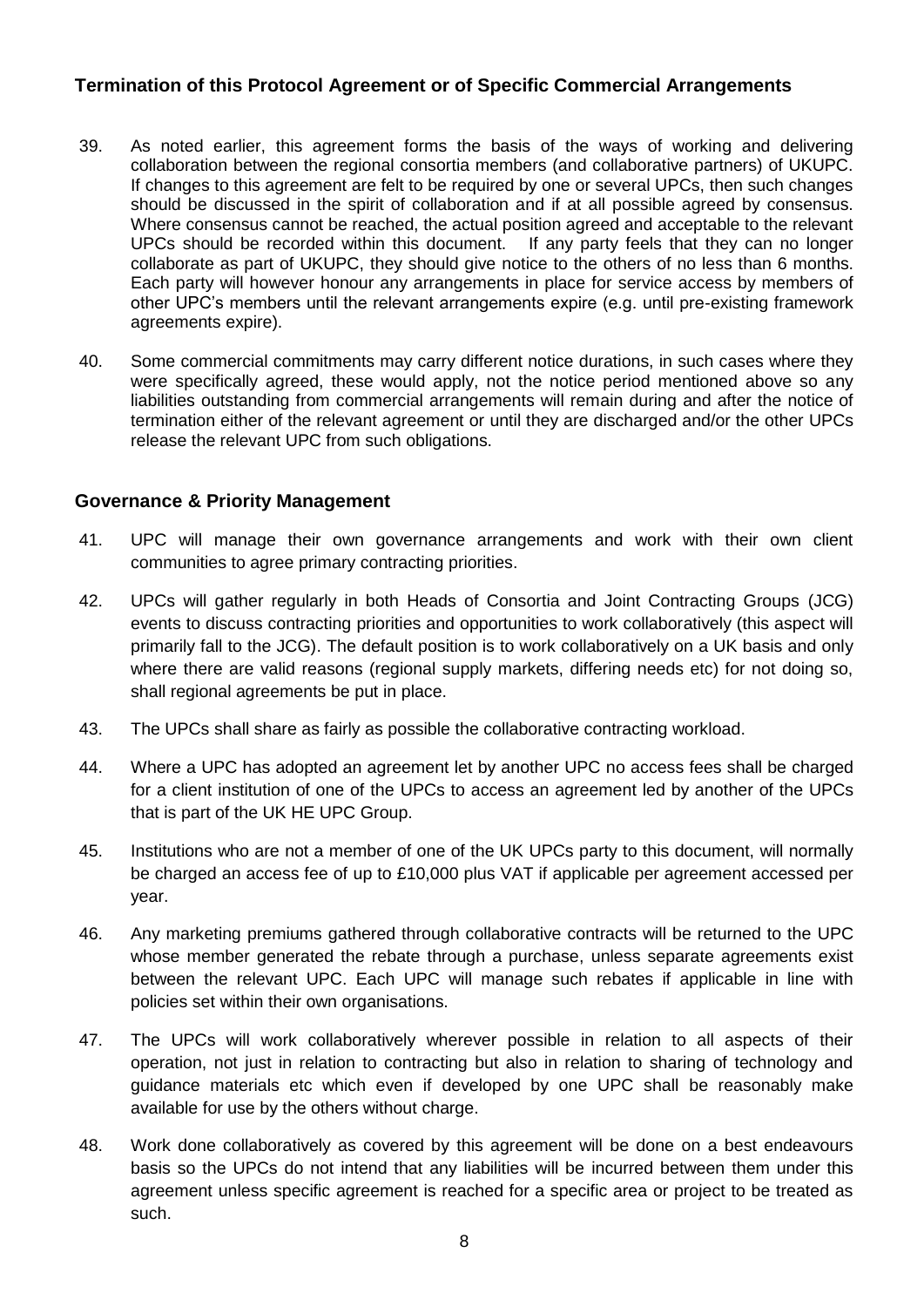## **NATIONAL WORKING PARTIES TERMS OF REFERENCE**

#### **VISION**

The (name of working party) is working on behalf of the Higher Education Sector (insert the name of any other interested party/parties) to obtain sustainable value for money in the procurement of (insert relevant goods/services).

#### **AIMS AND OBJECTIVES**

To undertake and / or manage purchasing agreements/contracts for the supply of (insert relevant goods/services) in accordance with HE policies and Public Procurement Directives which offer sustainable value for money and meet the needs of the Higher Education Sector. This will be achieved by:

- Developing and delivering focused contracting strategies which meet the demands and expectations of the HE Sector (details of other interested party/parties may be added)
- Working in conjunction and with the agreement of those sector bodies involved in procurement including the regional purchasing consortia, joint contracting group and other sector representative bodies as relevant.
- Publicising contracts and agreements and the other work of the group to ensure maximum commitment to contracts and agreements
- Continually monitoring, managing and reviewing contracts and agreements in accordance with legal and contractual requirements
- Developing strategies for improving commitment to contracts and agreements
- Receiving reports and feedback from National Working Party members
- Monitoring spend with existing and potential suppliers
- Issuing standard Terms and Conditions of Contract
- Aligning the NWP to one of the regional purchasing consortia so that tendering can be done under their name and so that their infrastructure can be used to manage the process including any potential compliance / award challenges (this then will allow the relevant consortia to give the relevant formal assurance required to be provided to institutions to allow institutions to operate in compliance with the Briberies Act in relation to collaborative contracting).
- Integrating, using the regional consortia structure, the agreements into the national contracting programme to avoid risk of inappropriate duplication or market fragmentation.

#### **MEMBERSHIP**

- The (National Working Party) should consist, wherever possible, of a technical and a professional procurement representative from each of the Regional Consortia involved in the work; these representatives can be from institutions and/or the central consortia teams
- Each Regional Consortium will be responsible for nominating, on behalf of and in liaison with their client community, relevant technical and professional procurement representatives to the (National Working Party)
- Regional Consortia will be responsible for ensuring that at least one of their representatives attends each meeting to ensure effective contact is maintained
- Representatives from other interested parties may be co-opted onto the (National Working Party), with the full agreement of all its members, as and when required
- The Chair and Deputy Chair of (National Working Party) will be elected by and from its members and will serve no more than two terms of three years. The Deputy Chair can succeed the Chair with the Working Party's approval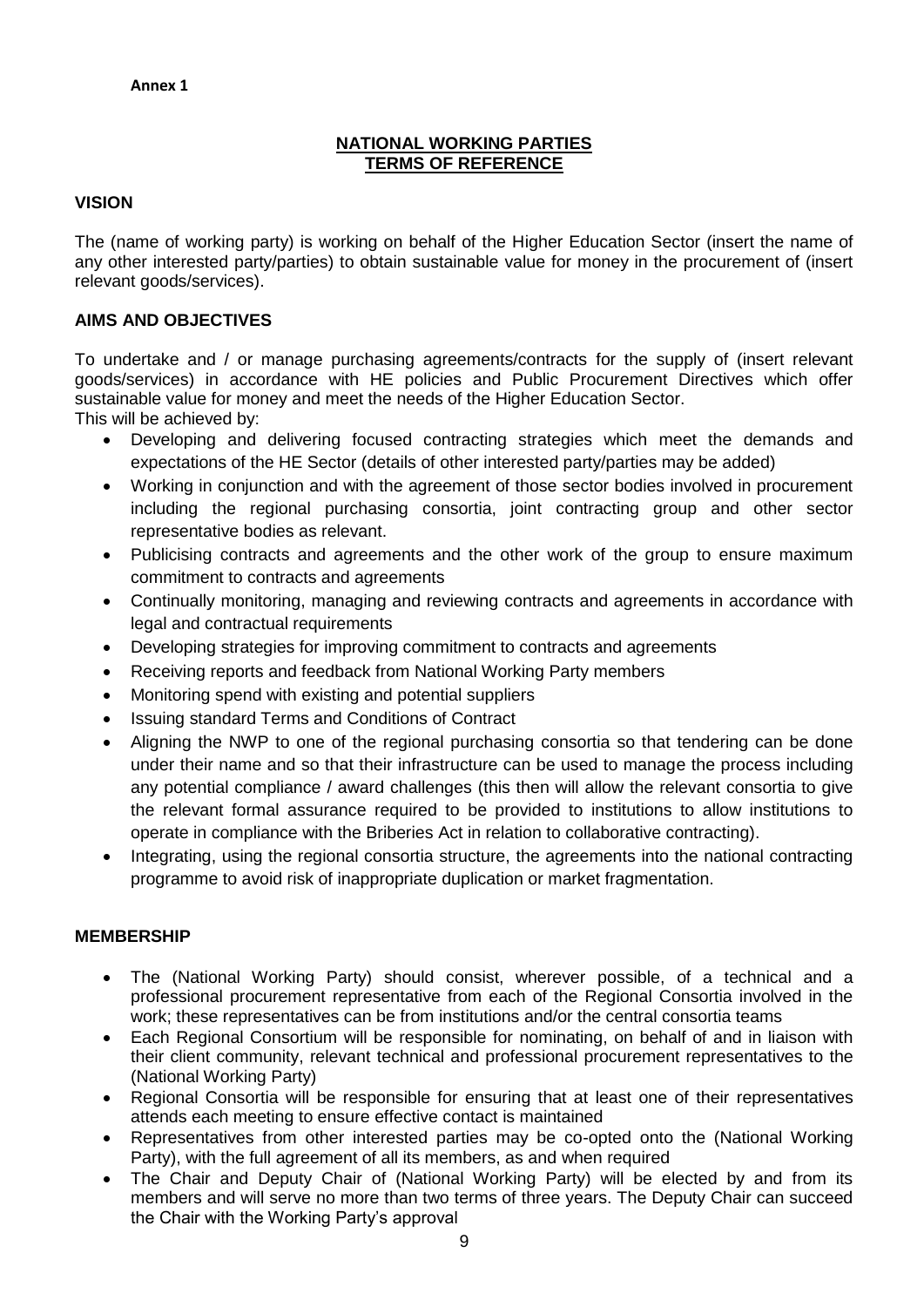The Chair of each NWP will be a technical expert or a MCIPS qualified or highly experienced procurement professional.

#### **MEETINGS**

- The (National Working Party) will meet twice per year; the number of meetings may increase depending on the contracting timetable
- Minutes of meetings will be circulated to the regional consortia and hence to institutions within a reasonable period from date of the last meeting
- At least one MCIPS qualified or highly experienced procurement professional must attend each full and sub-group meeting.

## **ETHICS**

(National Working Party) members will keep all information, including prices, terms and conditions, marketing premiums, rebates and the actions, debates and decisions during a tendering exercise strictly confidential

When dealing with suppliers NWPs will:-

- Be objective in choosing suppliers that can meet the needs of HEIs
- Not make decisions biased by personal opinions or relationships
- Act with integrity, conducting all dealings professionally and fairly
- Ensure promises are kept both orally and where required in writing
- Apply our ethical principles across the supply chains impacting on HE
- Follow the Chartered Institute of Purchasing and Supply's Ethical Code [http://www.cips.org/documents/Ethical\\_Business\\_Practices.pdf](http://www.cips.org/documents/Ethical_Business_Practices.pdf)

## **NATIONAL WORKING PARTY ADMINISTRATORS**

The role of the National Working Party Administrators is to provide administrative support where possible so as to ensure the work of the NWP is expedited and communicated across the sector. They will answer to the regional purchasing consortia and work with the Chairs of the National Working Parties as required.

## **REGIONAL PURCHASING CONSORTIA**

The Regional Purchasing Consortia are:

- Advanced Procurement for Universities and Colleges
- Southern Universities Purchasing Consortia
- London Universities Purchasing Consortia
- North Western Universities Purchasing Consortia
- North Eastern Universities Purchasing Consortia
- Higher Education Purchasing Consortia Wales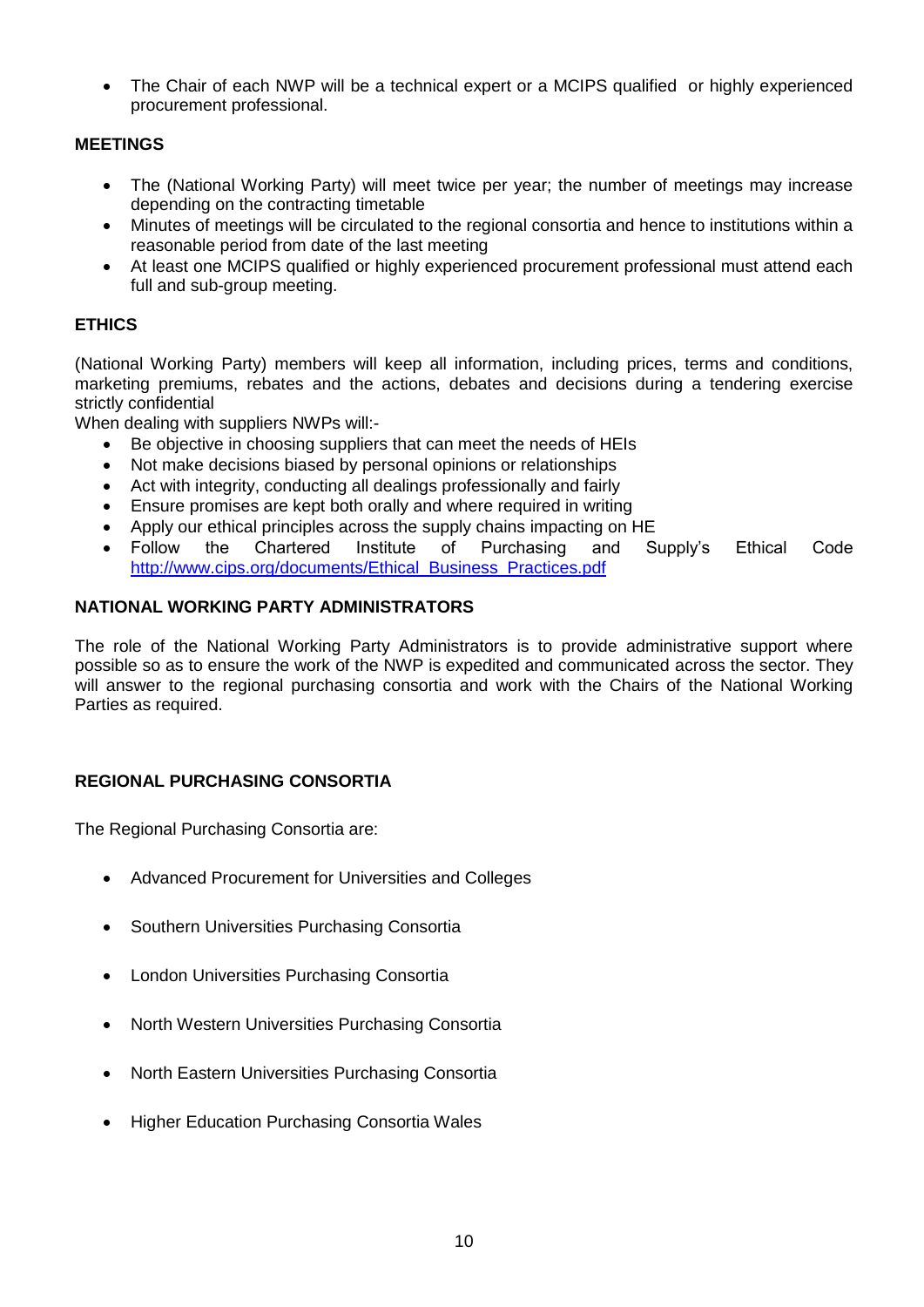## **Annex 2 – UKUPC Group Members**

The UKUPC Group, is made up of the following regional consortia / centres of expertise:

### **England & N Ireland**

- Southern Universities Purchasing Consortium (SUPC)
- North West Universities Purchasing Consortium (NWUPC) [includes Northern IrelandI]
- North East Universities Purchasing Consortium (NEUPC)
- London Universities Purchasing Consortium (LUPC)

#### **Scotland**

Advanced Procurement for Universities & Colleges (APUC)

#### **Wales**

Higher Education Purchasing Consortium for Wales (HEPCW)

UKUPC also includes the following Collaborative Partners

- The University Caterers Organisation (TUCO)
- The Energy Consortium (TEC)

And via the Joint Contracting Group

- Crescent Purchasing Consortium (CPC)
- Eduserve
- JANET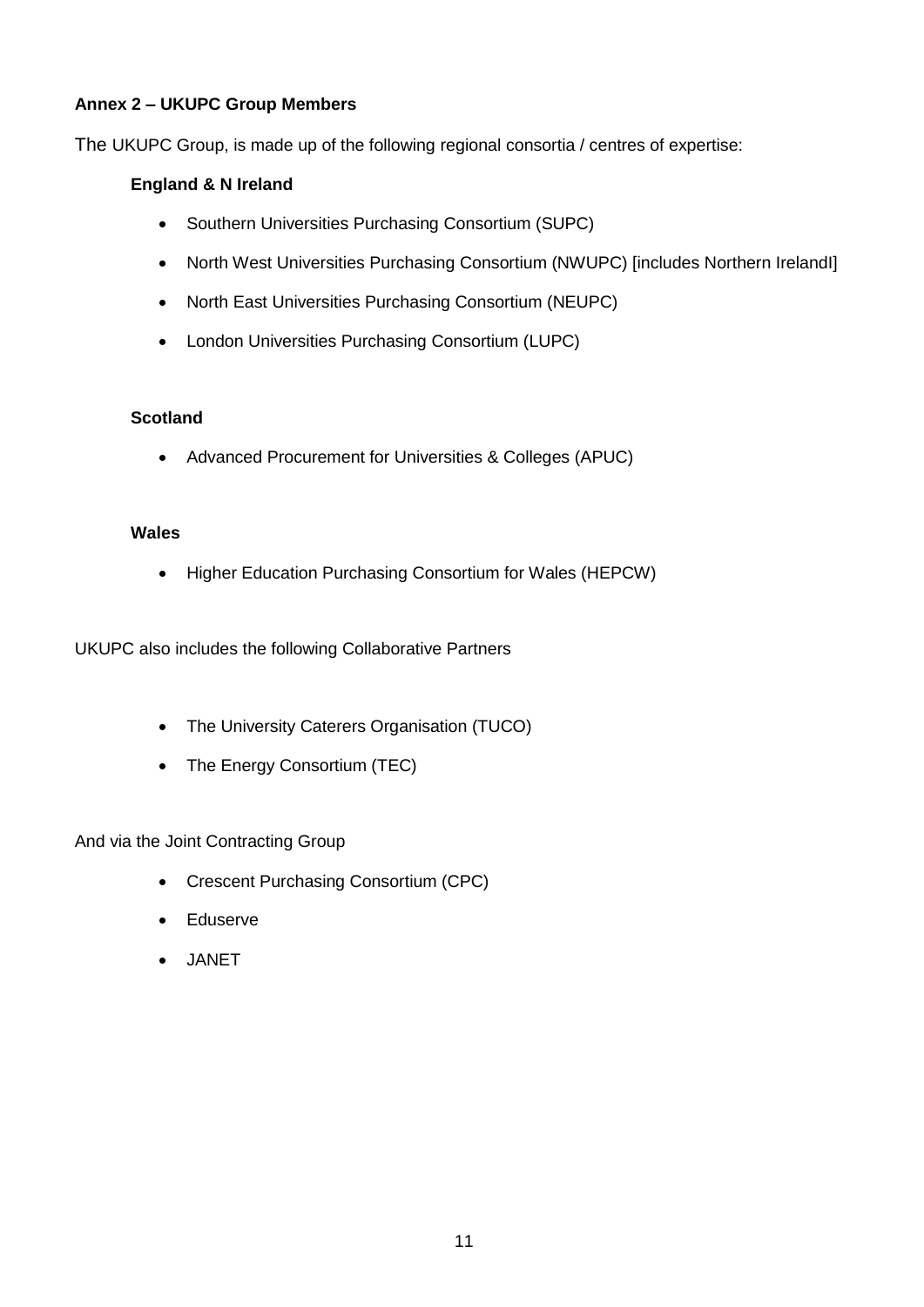## **Annex 3 - Supplier eEnablement and Content Strategy**

UPCs' preferred PECOS, GEM and Parabilis content and connection options are:

| Content          | Connection (order transmission) |
|------------------|---------------------------------|
| Punchout<br>1.   | 1. cXML                         |
| 2. Catalogue     | 2. Email                        |
| 3. Non catalogue | 3. Fax and / or Email           |

NWPs should consider these preferences when deciding the contract's e procurement strategy.

NWPs should provide for supplier e enablement during their tendering / contract process. Implementing contracts on e-procurement systems requires the following details:

- Supplier e procurement contact.
- Supplier PECOS / Parabilis / GEM profile details.
- Agreed content and connection option.

All tender price lists for items that can be catalogued should be returned in excel format and shall include the fields shown below as a minimum

| £<br><b>Duns</b>  | 훤<br>だ<br><b>Mercha</b><br>Supplier<br>$\frac{1}{2}$ | ō<br>Manufactu<br>ş<br>Part | Product<br>Name<br>Item/ | ğ<br>Description<br>Prod<br>ltem/ | Price<br>$\ddot{\tilde{5}}$ | U<br>о<br>М    | Inc Vat<br>Yes<br>or<br>no | Vat<br>Rate<br>$\frac{9}{6}$ | ৳<br>Purchase<br>Quantity<br>Fixed | Manufacturer<br>Name | <b>UNSPSC</b>  | Price          |
|-------------------|------------------------------------------------------|-----------------------------|--------------------------|-----------------------------------|-----------------------------|----------------|----------------------------|------------------------------|------------------------------------|----------------------|----------------|----------------|
| <b>COMPULSORY</b> | <b>COMPULSORY</b>                                    |                             | <b>COMPULSORY</b>        | <b>COMPULSORY</b>                 | SORY<br>COMPUL              | SORY<br>COMPUL |                            |                              | applicable<br>$\equiv$             |                      | SORY<br>COMPUL | SORY<br>COMPUL |

The above information is required at contract go live from the NWP or UPC, to facilitate simultaneous e-procurement implementation.

e-procurement contract content responsibility is divided along these lines:

- Hosted catalogues to be managed and distributed by the lead UPC. Regional eSolutions or the national supplier adoption team who manage each system will load catalogues supplied to them as necessary. All catalogues for agreements used by the English UPC's will be loaded into GeM and it will be encouraged for these suppliers to trade on the GeM marketplace.
- Punchout access to be implemented by regional e-Solutions teams. NWP to agree amendments to punchout catalogue with suppliers and authorise updates in consultation with UPCs, no changes should be put in place without UPCs first being informed or their agreement sought where the change is of material importance.

Where advanced connections are concerned, suppliers should be made aware of one-off charges applicable to new connections, by the NWP, during the e enablement process. If regional eSolutions teams implement new advanced connection types then costs are invoiced by regional eSolutions teams back to suppliers.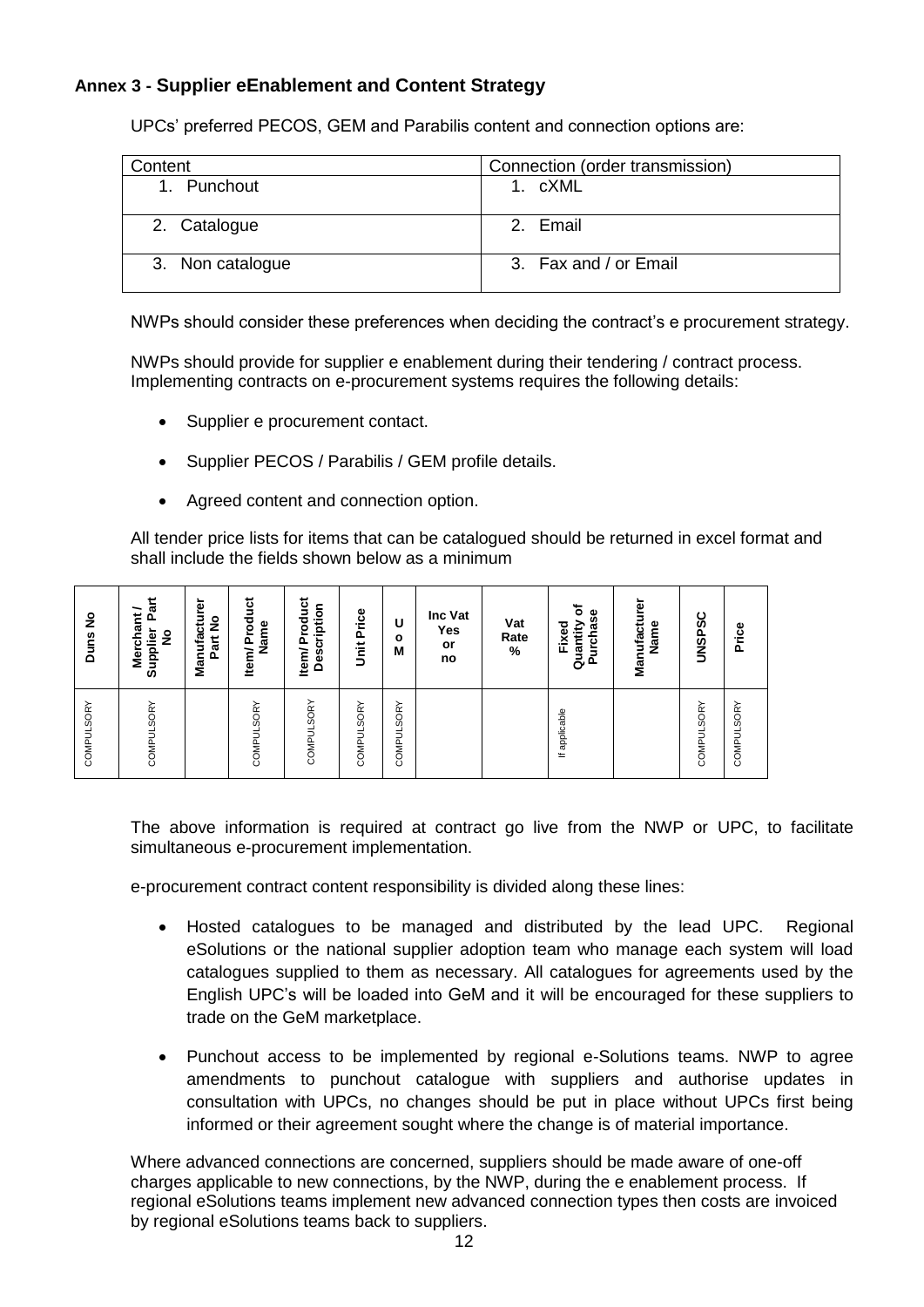## **Annex 3B - Day to Day Management of Hunter**

## **Responsibilities**

#### **Lead Consortia (Contracting Authority) Commodity Records**

- Lead consortia to create commodity record which will become record for reporting at all stages of the procurement process and will feature in the UKUPC Joint Contracting Worksheet.
- Any commodity record which is due to be made available to other consortia, should be made public.
- Commodity records are required to be maintained by owning consortia ensuring all data fields are kept up to date throughout life of that record. Failing to do so, severely impacts reporting integrity.
- If your consortia use an agreement belonging to other consortia, ensure to update the "like" status and update your local contact on the record. This is vital to produce an accurate Contract Register (available through the Reports Menu of Hunter) & populate contract Uptake Website information.

#### **Organisation/Contact Records**

- Create new organisation/contact where necessary. To avoid duplicate entries, consortia should ensure new organisation/contact does not already exist on Hunter before creating new records.
- Provide minimum of one contact for all new organisations and provide full address details.
- Maintain organisation/contact records owned by your consortia ensuring all data fields kept up to date.
- If a supplier is required to supply MI, please ensure at least one MI Contact is provided on Hunter.

#### **Supplier MI/Website**

- When an agreement becomes "Contracted", lead consortia should:
	- o Email Hunter Administrator [\(mis@apuc-scot.ac.uk\)](mailto:mis@apuc-scot.ac.uk) to request username/password for new supplier(s).
	- $\circ$  Issue the Supplier MI Template to new supplier(s) together with Supplier MI Upload website username/password provided by Hunter administrator.
	- o Collect UK MI for own agreements as per agreed timetable.
	- o Chase late MI for own agreements as per agreed timetable.
	- o Be first point of contact with general Supplier MI/Supplier MI website queries relating to own agreement(s).

## **Hunter Administrator (eSolutions Team at APUC)**

- Provide training and support to Hunter users
- Fix duplicate records
- Create username/password for new users of Supplier MI Website
- Deal with escalations relating to Hunter and Supplier MI Website
- Issue weekly Supplier MI Status Reports to each Consortia